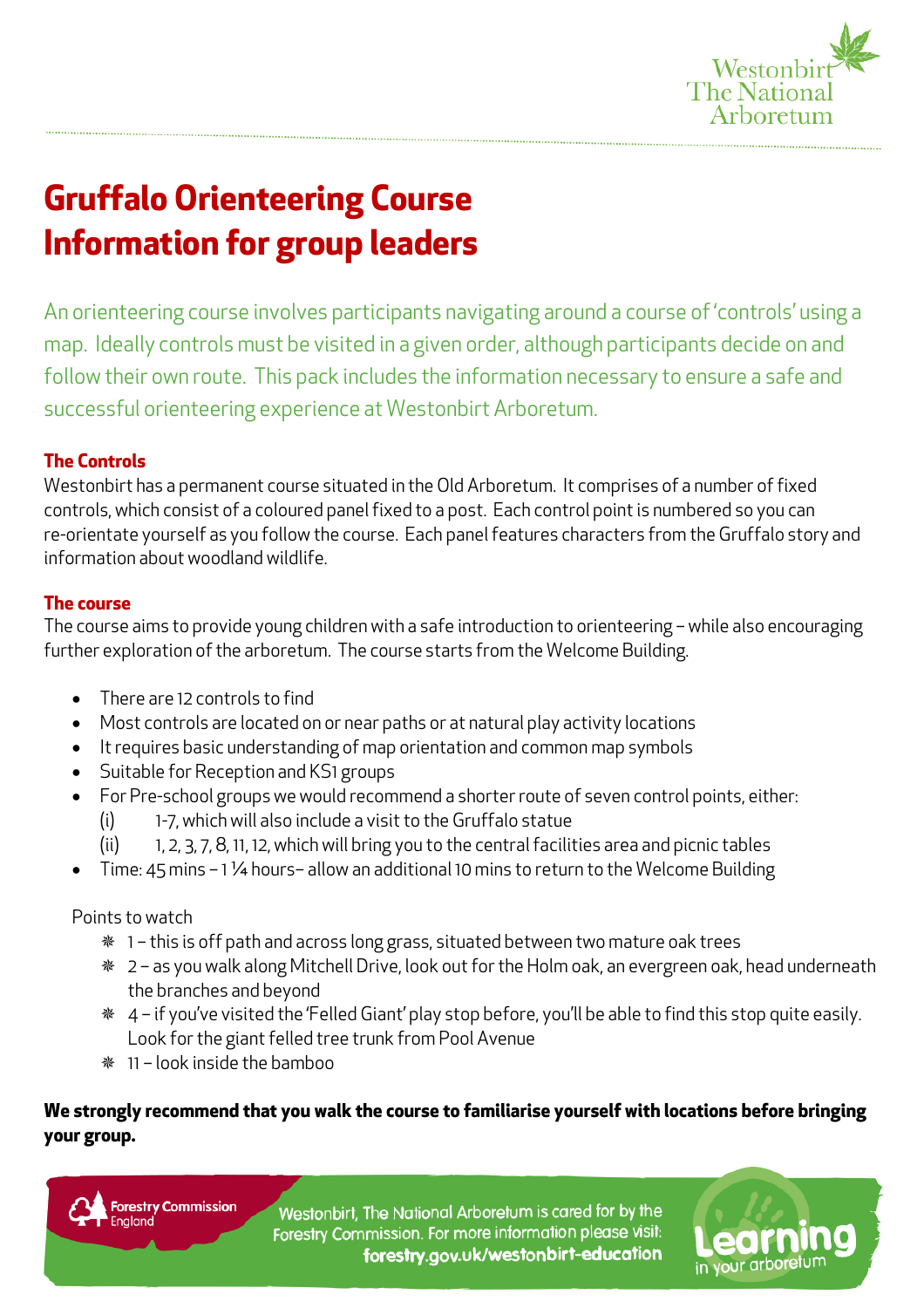

in your arboretur

# **Preparing for your visit**

#### **What should the children bring?**

The orienteering course cover a variety of terrain, and therefore it is vital that students are dressed appropriately. As a minimum children will need:

- Sensible waterproof footwear with non-slip soles
- Clothing suitable for weather conditions waterproof coat, jumper, hat and gloves in the winter, sun hat and sun screen in summer
- A drink and snack

A compass is not necessary for successful completion of our courses

#### **Before your visit**

It would be useful for students to have a look at the map before they come and practice using the key

## **On the day**

We recommend taking the group to control point 1 together so they can see what to look for as they explore with their group adult.

- Talk about ground conditions, for example nettles and brambles, and taking care to avoid treading on our wild flowers
- Issue at least one orienteering map per small group
- Give each adult a seasonal map (available from the Welcome Building or outside the Great Oak Hall in the central facilities area). The seasonal map includes path names which may be useful.
- Brief the adults and children about the course you expect them to follow
- Give a time limit for the orienteering activity and a meeting point
- Brief adults and children on what to do and where to go if their group gets lost.
- The Gruffalo Orientation course is based in the Old Arboretum, a dog-free area.

## **Health and Safety**

A sample risk assessment for the course is attached. **For further details please contact the Learning Team on 0300 067 4856, [learning.westonbirt.@forestry.gov.uk](mailto:learning.westonbirt.@forestry.gov.uk)** 

Lastly please ensure that all your helpers understand their specific roles.

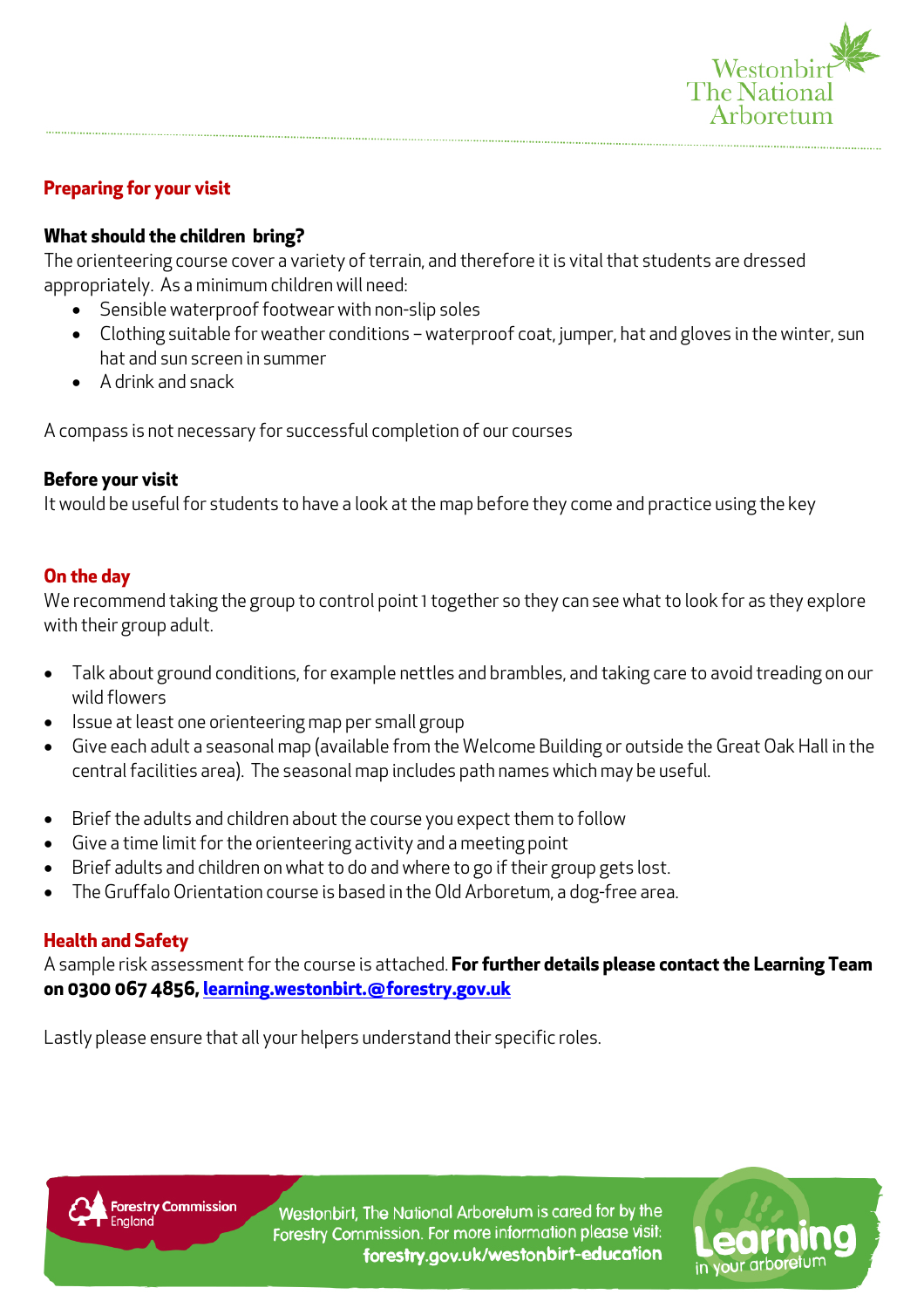

## **What are the lines and colours on the map?**

As with any other map, the symbols and colours on our orienteering map represent different features in the landscape. However, although these symbols are easy to recognise they are NOT necessarily the same as those found on a standard Ordnance Survey map. It is therefore valuable to go through the map with students to ensure they understand the map before sending them out on a course.

The Colours

There are five basic colours on orienteering maps:

- Black Often represents 'man make' features such as buildings, walls, bins and fences. It is also used to represent rock features and boulders. Paths and tracks are also shown in black, but not roads, which are shown in brown.
- Green Various shades of green represent different types of woodland. Often the shade of green indicates how easy or difficult it is to move through. For example, light green or white areas are suitable for running or walking through, whereas dark green areas indicate thick, dense bushes or scrub and are best avoided.
- Yellow Indicates open areas. Bright yellow usually represents open area such as playing fields or larger open spaces. Pale yellow is often used to show thinly wooded areas or rough grassland that may be less accessible.
- Brown Pale brown normally indicates a hard or artificial surface such as gravel, tarmac and playgrounds etc.
- Blue As with other maps, blue represents water such as rivers, ponds, streams and lakes.

The Lines

All orienteering maps have parallel lines drawn vertically on the map. The tops of these lines have an arrow indicating magnetic north. These lines will only be relevant if using a compass.



Westonbirt, The National Arboretum is cared for by the Forestry Commission. For more information please visit: forestry.gov.uk/westonbirt-education

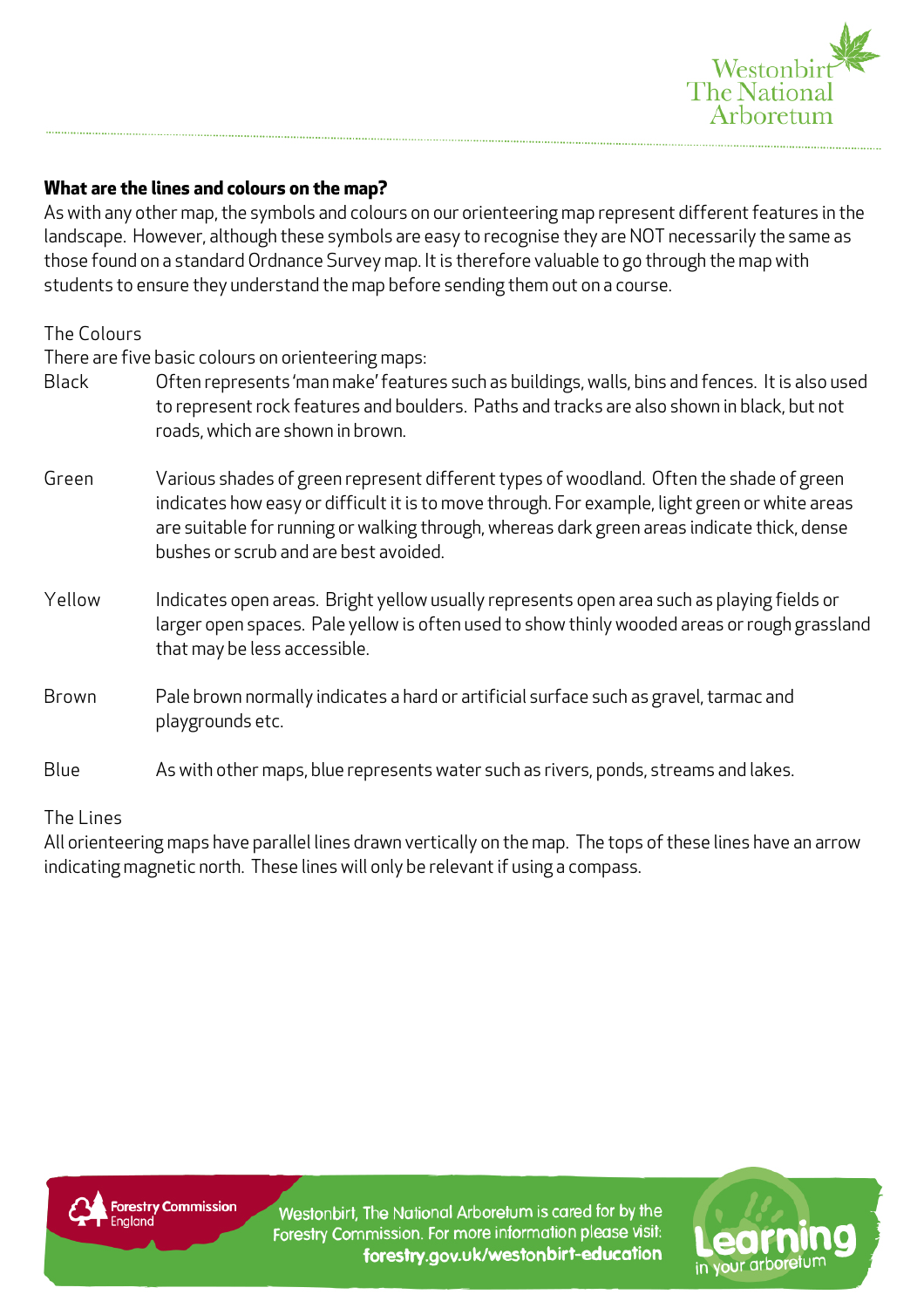

## Risk Assessment for Orienteering

This risk assessment is provided as guidance only. It contains the specific risks associated with using the orienteering courses in the Old Arboretum (NB: separate risk assessments covering the general risks associated with visiting the arboretum are also available on request).

It is your responsibility to carry out your own assessment. For further guidance please telephone 0300 067 4856. We recommend a pre-visit if you are unfamiliar with the Old Arboretum.

| Location                               | Old Arboretum, Westonbirt National Arboretum                                 |                                                                                                                                                                                                                                                                                                                                                       |
|----------------------------------------|------------------------------------------------------------------------------|-------------------------------------------------------------------------------------------------------------------------------------------------------------------------------------------------------------------------------------------------------------------------------------------------------------------------------------------------------|
| Activity                               | <b>Gruffalo Orienteering Course</b>                                          |                                                                                                                                                                                                                                                                                                                                                       |
| Persons at risk                        | groups,                                                                      | Young children, adult helpers, school staff, members of the public, special needs                                                                                                                                                                                                                                                                     |
| <b>Emergency Numbers</b>               |                                                                              |                                                                                                                                                                                                                                                                                                                                                       |
| <b>Emergency Services</b><br>999       |                                                                              |                                                                                                                                                                                                                                                                                                                                                       |
| Westonbirt Arboretum<br>0300 067 4891  |                                                                              |                                                                                                                                                                                                                                                                                                                                                       |
| (01666) 502336<br>Tetbury Hospital     |                                                                              |                                                                                                                                                                                                                                                                                                                                                       |
| <b>HAZARDS</b>                         |                                                                              | LEVEL OF RISK (LOW, MEDIUM or HIGH)                                                                                                                                                                                                                                                                                                                   |
| Outside Environment                    |                                                                              |                                                                                                                                                                                                                                                                                                                                                       |
| Terrain - trips, slips and falls<br>1. |                                                                              | Low<br>1.                                                                                                                                                                                                                                                                                                                                             |
| Weather<br>2.                          |                                                                              | Low<br>2.                                                                                                                                                                                                                                                                                                                                             |
| Woodland pools<br>3.                   |                                                                              | Medium<br>3.                                                                                                                                                                                                                                                                                                                                          |
| Dogs                                   |                                                                              |                                                                                                                                                                                                                                                                                                                                                       |
| Dog faeces<br>1.                       |                                                                              | 1. Medium                                                                                                                                                                                                                                                                                                                                             |
| Attack by dogs<br>2.                   |                                                                              | 2. Low                                                                                                                                                                                                                                                                                                                                                |
| Missing participants or marshals       |                                                                              | Medium                                                                                                                                                                                                                                                                                                                                                |
| Supervision and personal safety        |                                                                              | Medium                                                                                                                                                                                                                                                                                                                                                |
| <b>RISK CONTROL MEASURES</b>           |                                                                              |                                                                                                                                                                                                                                                                                                                                                       |
| Hazard                                 |                                                                              |                                                                                                                                                                                                                                                                                                                                                       |
| Terrain                                | $\bullet$<br>$\bullet$<br>$\bullet$<br>$\bullet$<br>than run around courses. | Course is planned to avoid steep areas.<br>Ensure adequate adult supervision (see supervision and personal safety)<br>Children must wear appropriate shoes<br>Trail conditions are monitored regularly to ensure they are maintained,<br>particularly after severe weather<br>In wet conditions group leader should specify that students walk rather |



Westonbirt, The National Arboretum is cared for by the Forestry Commission. For more information please visit: forestry.gov.uk/westonbirt-education